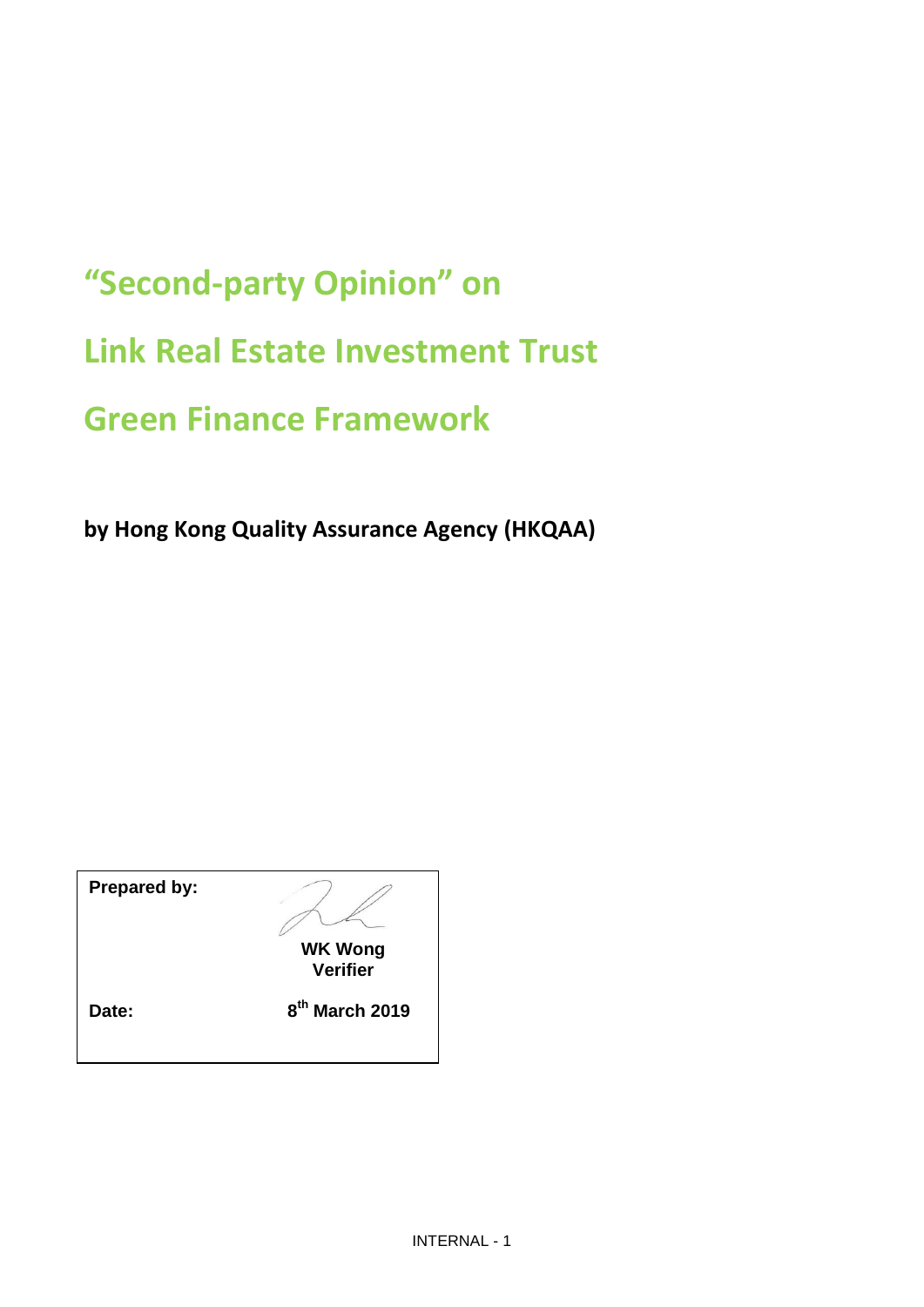# **Table of Contents**

| 3. |               |  |
|----|---------------|--|
|    |               |  |
|    | 3.2           |  |
|    | 3.3           |  |
|    | $3.4^{\circ}$ |  |
|    |               |  |
| 4. |               |  |
| 5. |               |  |
|    |               |  |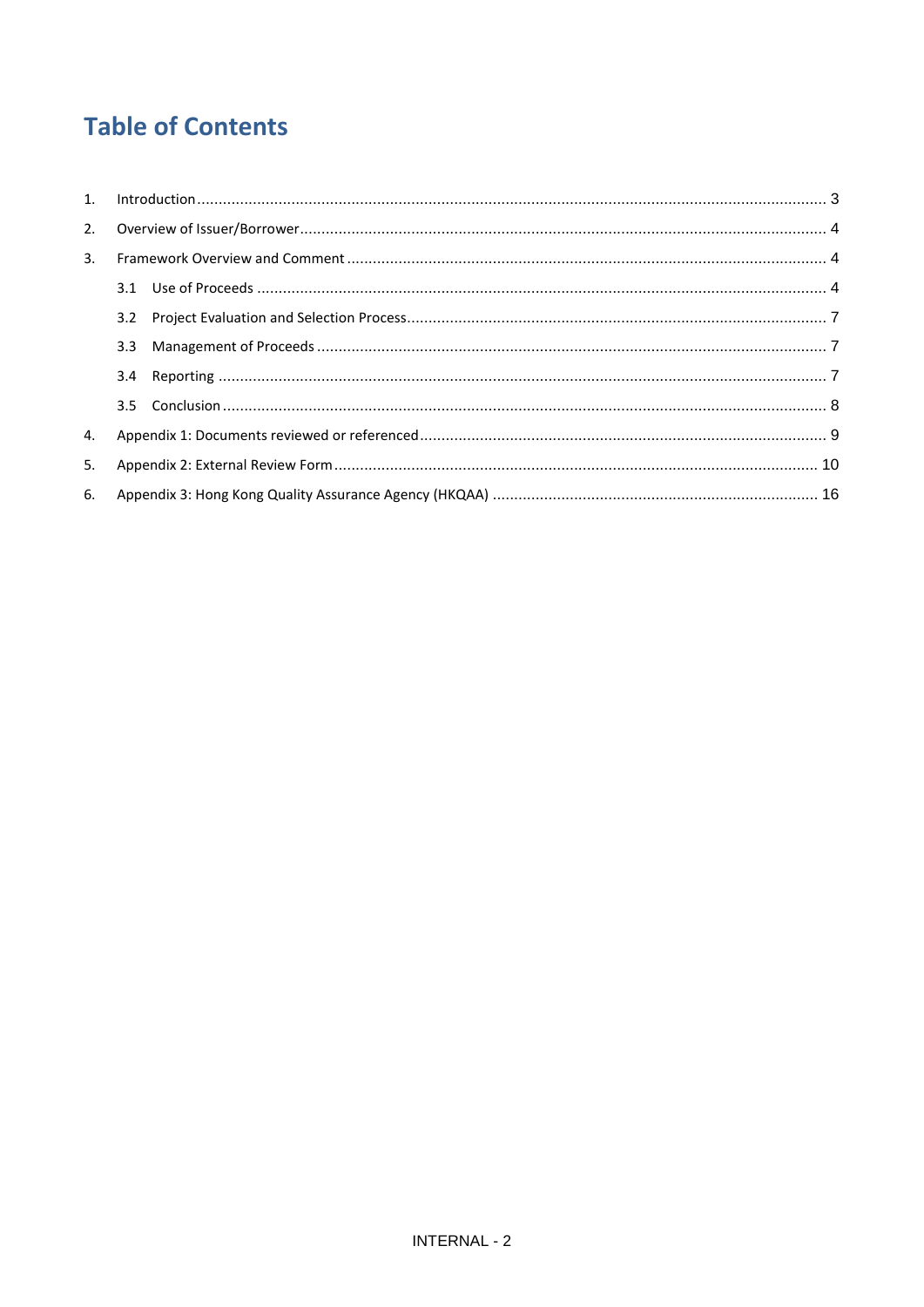# <span id="page-2-0"></span>**1. Introduction**

Link Real Estate Investment Trust's ("Link REIT") Green Finance Framework<sup>3</sup> ("GFF") has been developed to demonstrate how Link REIT intends to enter into Green Financing Transactions ("GFT") to fund projects that will deliver environmental benefits that support and are aligned with Link REIT's business strategy and vision.

Green Financing Transactions will include bonds, loans and other debt or financing structures which support Eligible Projects, as defined above.

Bonds issued under the GFF will be in alignment with the ICMA Green Bond Principles<sup>4</sup> ("GBP 2018"). Loans issued under the GFF will be in alignment with the LMA Green Loan Principles<sup>5</sup> ("GLP").

Other forms of financing may conform to other sustainable or green finance principles as may have been established at the time of such financing transaction being undertaken.

Link REIT has engaged Hong Kong Quality Assurance Agency ("HKQAA") to provide a second opinion on its GFF. As part of this engagement, HKQAA requested and reviewed a broad set of documentation in order to understand the planned use of proceeds, as well as other aspects of the GFF of Link REIT. HKQAA also reviewed relevant public documents and other internal information. Following this engagement, some elements of the GFF were clarified to ensure an alignment with the level of disclosure expected by GBP, as well as GLP. This document contains HKQAA's opinion on Link REIT's GFF and should be read in conjunction with the GFF.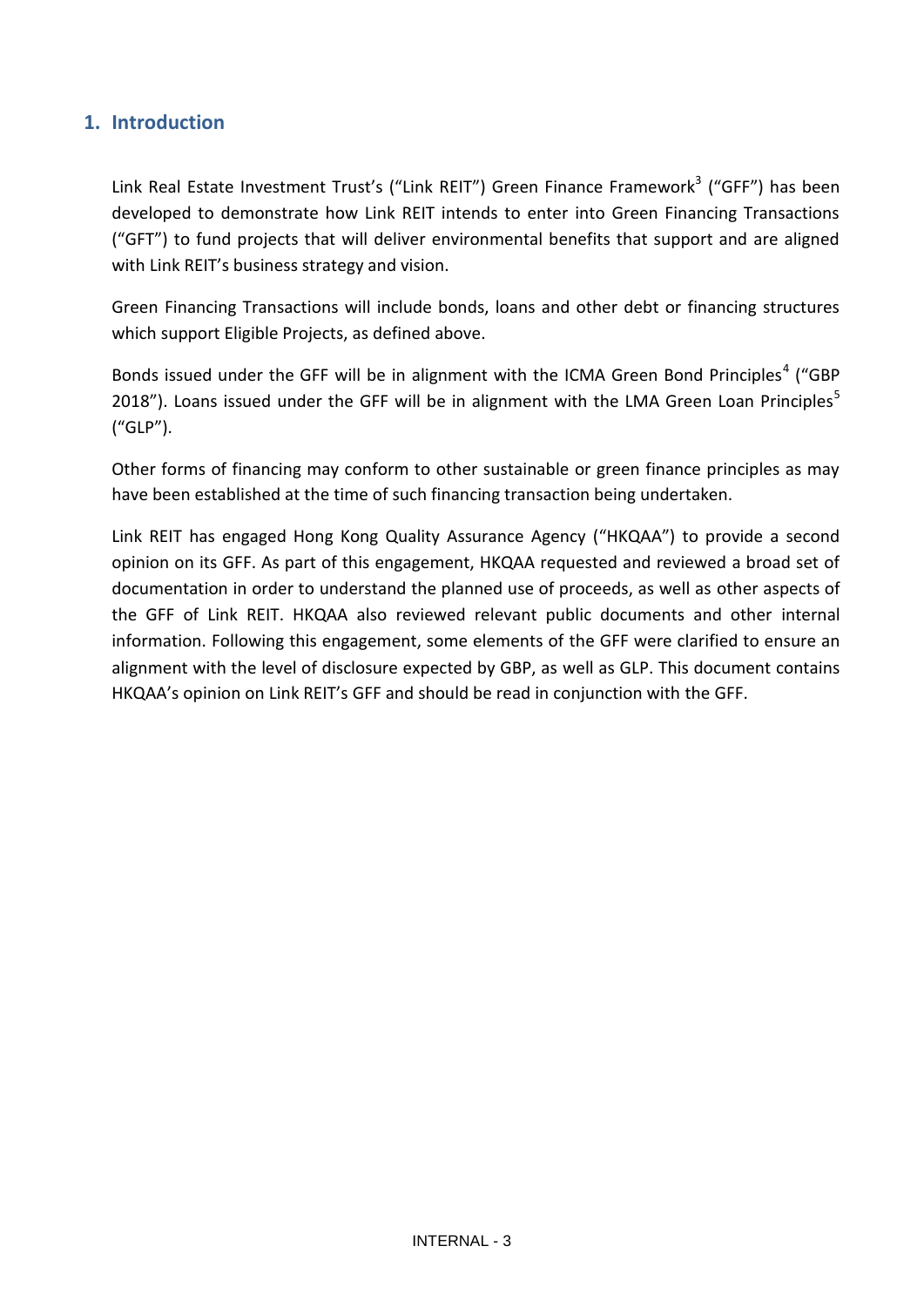# <span id="page-3-0"></span>**2. Overview of Issuer/Borrower**

Link REIT is the first real estate investment trust listed in Hong Kong, and currently Asia's largest REIT in terms of market capitalisation. Wholly owned by private and institutional investors, with 100% free float, Link REIT has been listed on The Stock Exchange of Hong Kong Limited since 25 November 2005 (HKEx stock code: 823). In 2014, Link REIT became a constituent stock of the Hang Seng Index.

Link REIT's overarching goal is to offer tenants, shoppers and communities with vibrant centres for modern living. These in turn provide unit holders with a prudently growing business and steadily increasing total return. As at 30 September 2018, the [portfolio](http://www.thelinkreit.com/EN/properties/Pages/Shopping-Centre.aspx?cid=1) owned by Link REIT, spanning Hong Kong, Beijing, Shanghai and Guangzhou consists of properties with about 9 million square feet of retail space, around 61,000 car park spaces, and a property under development in Hong Kong, as well as properties with about 3 million square feet of retail and office space in Mainland China.

The investment strategy of Link REIT is to invest in sustainable properties (excluding hotels and serviced apartments) in primarily Hong Kong and overseas and Mainland China jurisdictions. Link REIT's business model provides a full range of growth drivers encompassing:

- a) asset enhancement to properties with further income growth potential;
- b) asset management of the entire portfolio;
- c) acquisition of quality assets with both income and capital growth potential;
- d) capital recycling through disposal of non-core assets;
- e) property development to design, build and hold new properties; and
- <span id="page-3-1"></span>f) re-development of existing properties for long-term sustainable growth.

# <span id="page-3-2"></span>**3. Framework Overview and Comment**

# **3.1Use of Proceeds**

An amount equal to the net proceeds of the issuance of Notes will be used to refinance or fund, in whole or in part, existing and future projects that are eligible per the criteria specified below.

Eligibility Criteria

- i) Any project for an existing or new building that has received, or expects to receive, certification according to third party verified green building standards including a) BEAM Plus Silver, Gold or Platinum; or b) LEED Silver, Gold or Platinum, Building types can include:
	- a. Building developments and redevelopments
	- b. Renovations to existing buildings
	- c. Tenant improvements
	- d. Operations & Maintenance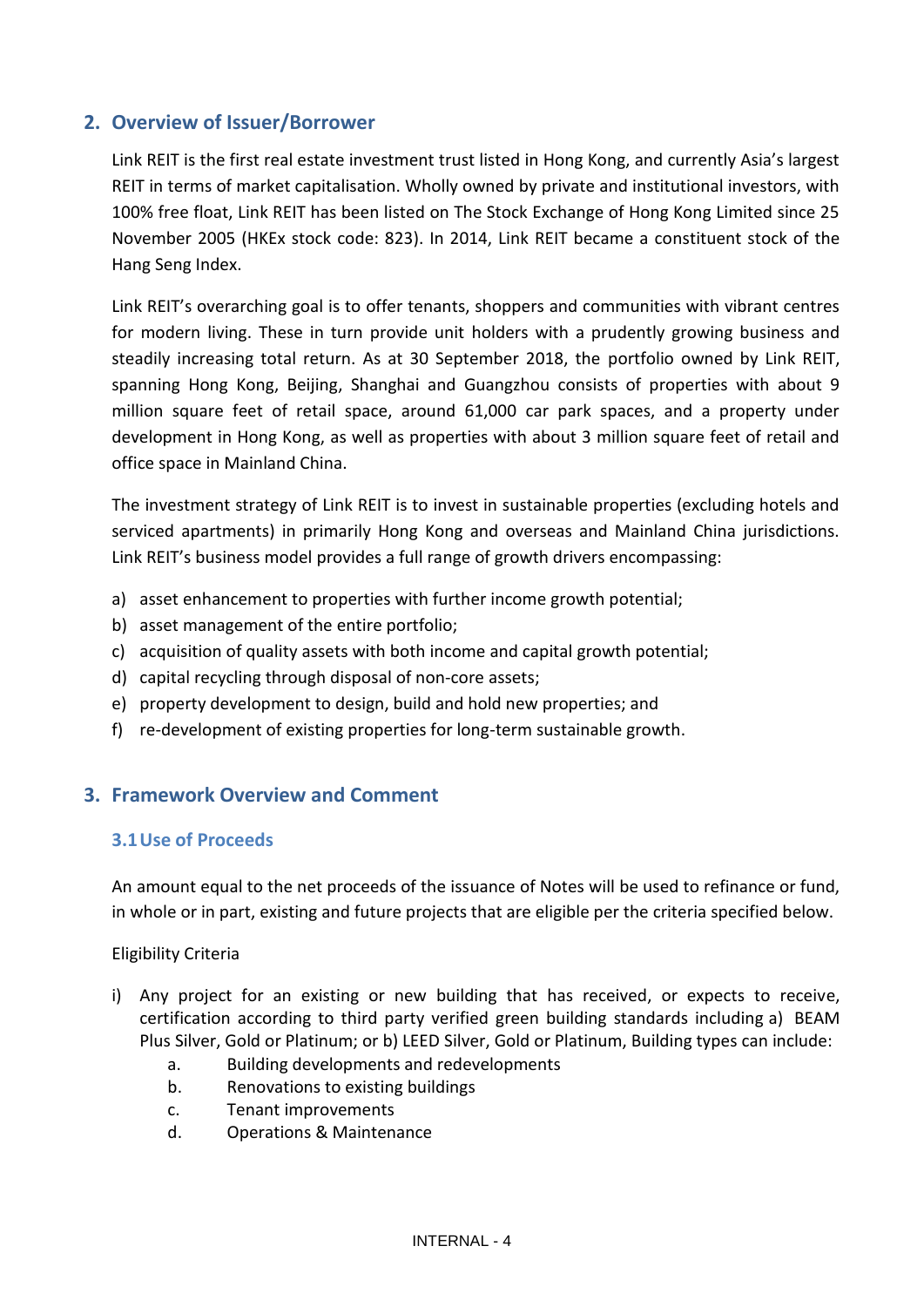- ii) Projects which result in achieving, based on third-party assessment, at least a 15% improvement in energy efficiency;
- iii) Projects, such as those that focus on Energy Efficiency, Pollution Prevention and Control, Sustainable Water Management and Wastewater Management, Clean Transportation or Renewable Energy to improve climate change resilience.

Link REIT commits that material issues are managed in a way that could contribute towards building a sustainable society. Since 2018, Link REIT began to align its material issues with the UN SDGs by mapping its ESG initiatives and targets to support the SDGs that are most relevant to its business or where Link REIT can have significant influence. While Link REIT continues to find ways on how to contribute to each SDG, Link REIT's efforts are primarily focused on three SDGs – Goal 9 (industry, innovation and infrastructure), Goal 11 (sustainable cities and communities) and Goal 17 (partnerships for the goals).

| <b>Eligible Project</b>                                                                                                                                 | UN SDGs and Targets <sup>2</sup>                                                                                                                                                                                                                                                                                   | <b>UNEP</b><br>related<br>goal <sup>1</sup> |
|---------------------------------------------------------------------------------------------------------------------------------------------------------|--------------------------------------------------------------------------------------------------------------------------------------------------------------------------------------------------------------------------------------------------------------------------------------------------------------------|---------------------------------------------|
| Buildings,<br>Green<br><b>Energy Efficiency</b>                                                                                                         | 9. Industry, Innovation and Infrastructure<br>9.1 Develop quality, reliable sustainable and<br>resilient infrastructure<br>9.4 Upgrade infrastructure and retrofit<br><i>industries</i><br>with<br>increased<br>resource-use<br>efficiency and greater adoption of clean and<br>environmentally sound technologies | Boost Renewable<br>Energy                   |
| Pollution<br>Prevention<br>and<br>Control,<br>Waste<br>Management,<br>Sustainable Water<br>Wastewater<br>and<br>Management,<br>Clean<br>Transportation, | 11. Sustainable Cities and Communities<br>11.6<br>Reduce<br>the<br>capita<br>adverse<br>per<br>environmental impact of cities<br>11.7 Provide universal access to safe, inclusive<br>and accessible, green and public spaces<br>11.A Support positive economic, social and<br>environmental links                  | Live<br>& Prosper<br>Sustainably            |
|                                                                                                                                                         | 17. Partnership for the Goals                                                                                                                                                                                                                                                                                      |                                             |

#### **Green Projects**

1. Green Buildings

With a portfolio comprising retail facilities, car parks and offices across Hong Kong, Beijing, Shanghai and Guangzhou, Link REIT has opportunities to develop or retrofit existing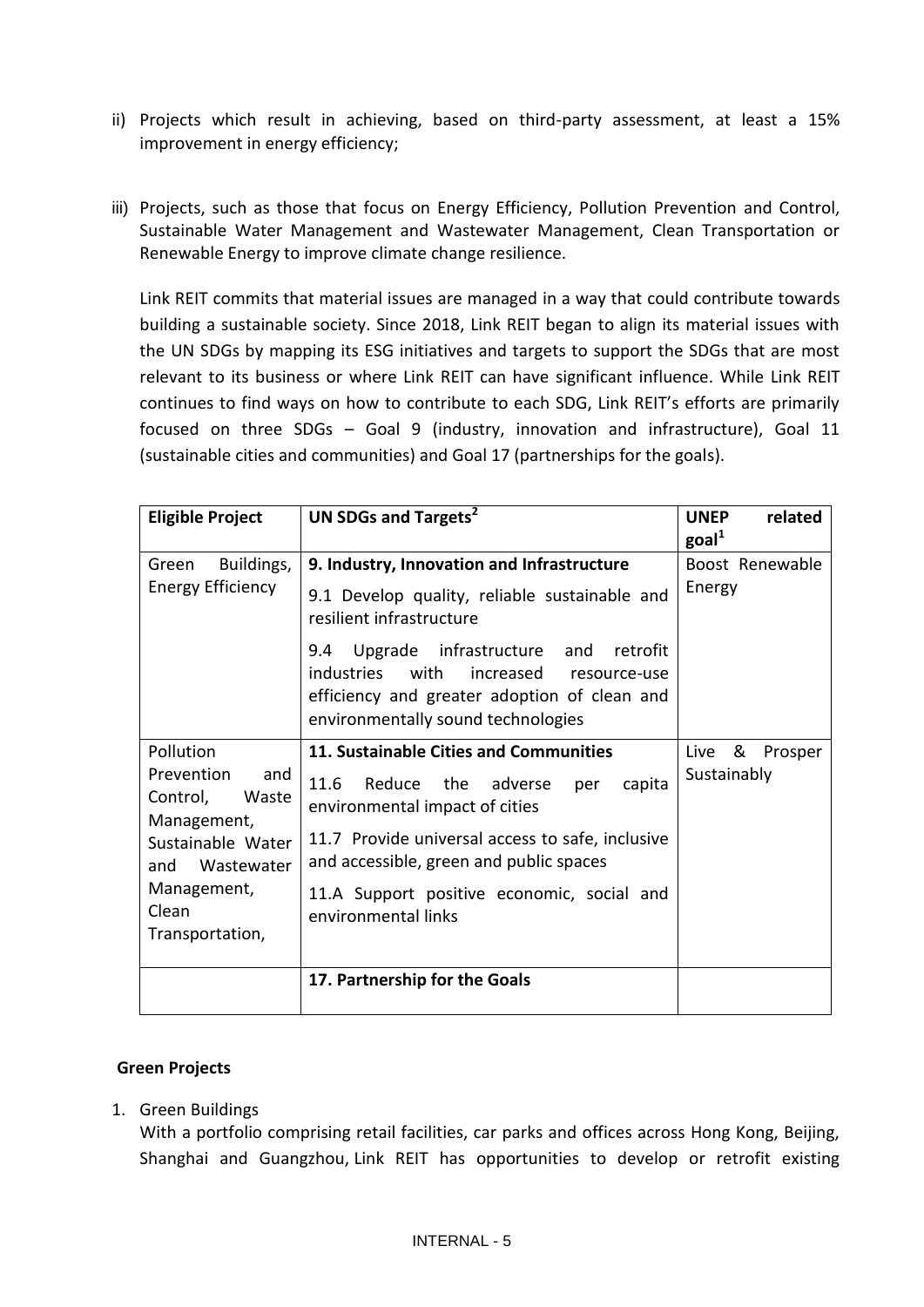buildings to meeting regional, national or international green building standards such as BEAM-Plus, LEED and WELL Standard.

# 2. Energy Efficiency

Link REIT manages its energy efficiency through its Link Energy Management Programme (LEMP). Link REIT has set a "20/35" vision which aims to reduce total energy consumption by 35% by 2020 using 2010 as a baseline. To achieve this, Link REIT has identified projects, such as, but not limited to, energy efficient lighting, chiller replacement and variable speed drives that improve energy efficiency of HVAC systems, to which the proceeds of the Notes may be applied.

3. Pollution Prevention and Control

With buildings accounting for over 60% of Hong Kong's GHG emissions, Link REIT is committed to taking a comprehensive account of and reducing its GHG emissions including Scopes 1, 2 and 3. This includes raising awareness and aligning GHG reduction strategies with stakeholders throughout Link REIT's value chain as well as retrofitting existing buildings to third party verified green building standards.

# 4. Sustainable Water and Wastewater Management

Link REIT has begun to explore reducing its water consumption by adopting and implementing storm water management, grey water reuse and water efficient technologies in its shopping centres.

# 5. Waste Management

With the impending introduction of waste tariffs in Hong Kong, treatment and disposal of waste could result in significant additional operating costs. In light of this, Link REIT initiated a study to measure and quantify the daily total amount of waste produced from its properties. In 2014/15 Link REIT completed a comprehensive waste audit, which established a baseline to monitor performance of future waste reduction strategies. The pilot phase selected seven properties to assess total waste production and to examine practical and responsible options of minimising waste streams. Link REIT aims to reduce waste to landfill by 40% by the year 2022 using range of options including installing waste segregation and separation facilities, recycling machines and establishing food recovery and redistribution channels.

# 6. Clean Transportation

Link REIT promotes low carbon transportation by installing electric vehicle charging stations, integrating properties with public transportation infrastructure and encouraging the use of bicycles and other zero-carbon modes of transportation.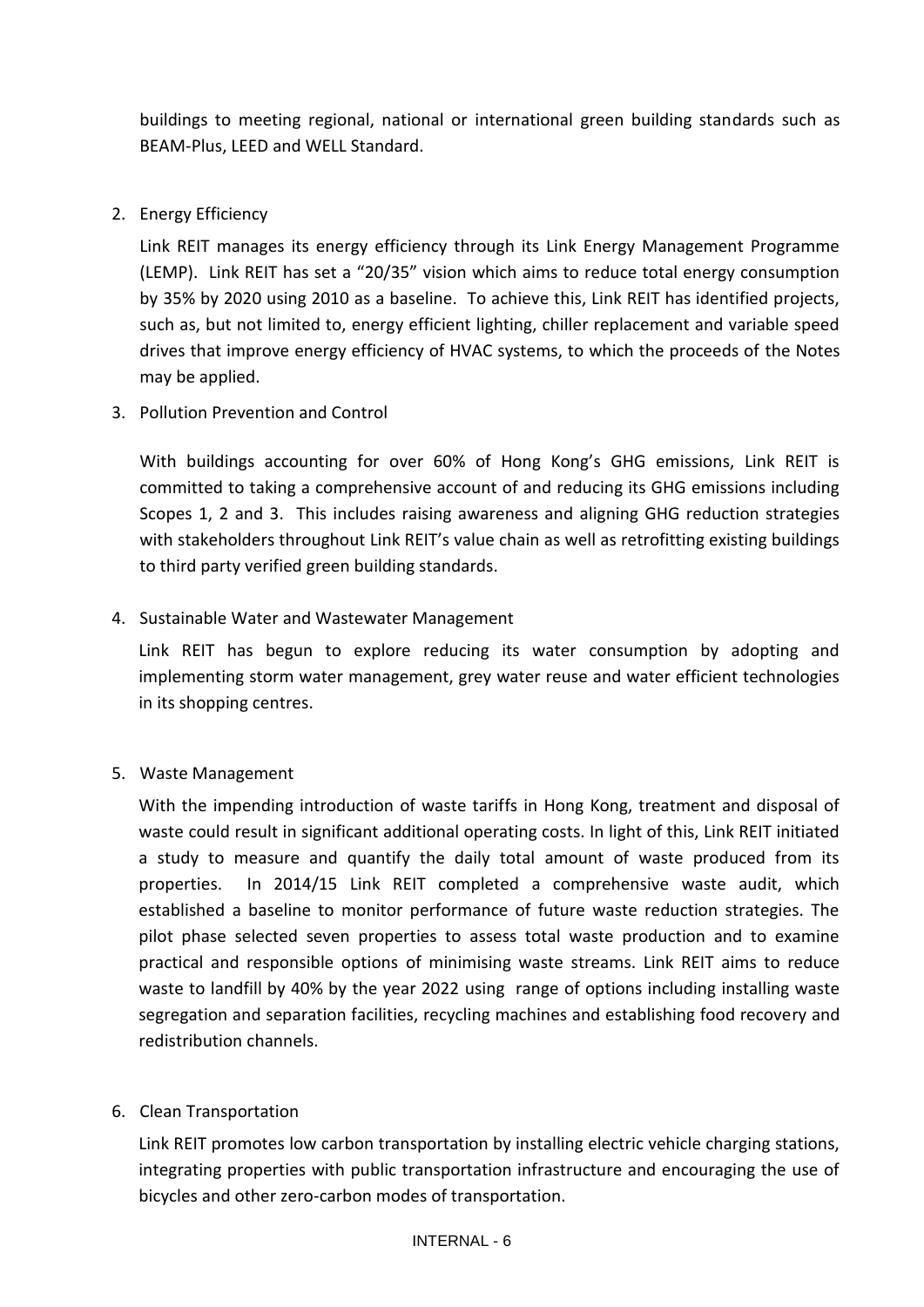# 7. Renewable Energy

Link REIT supports the development of renewable energy and will initiate several small scale pilots to investigate the feasibility of installing Solar Photovoltaics (PVs) on our properties' rooftops. Solar energy not only being a cleaner energy source, the energy generated can also serve the wider community for a sustainable future.

# <span id="page-6-0"></span>**3.2Project Evaluation and Selection Process**

The eligible green projects are selected by Link REIT's sustainability team together with the investor relations and treasury teams in accordance with Link REIT's Sustainability Framework, Green Projects and the eligibility criteria outlined above.

# <span id="page-6-1"></span>**3.3Management of Proceeds**

As long as the Notes are outstanding, Link REIT's internal records will show the allocation of an amount equal to the net proceeds of the Notes to existing and future eligible green projects. Pending the allocation of the net proceeds of the Notes to existing and new eligible green projects, the net proceeds will be used to repay amounts of outstanding debt. Link REIT will not hold any unallocated proceeds as cash; this is consistent with the cash management practices for REITS.

# <span id="page-6-2"></span>**3.4Reporting**

Throughout the Green Finance instrument, Link REIT will make and keep readily available, through Link REIT's audited integrated annual report and on a dedicated page of Link REIT's corporate sustainability website, up to date information on the allocation of an amount equal to the net proceeds, to be renewed annually until full allocation and as necessary thereafter in the event of new developments. This information will contain, at a minimum:

- a) The list of eligible green project categories and amounts allocated to these categories;
- b) The balance amount of unallocated green finance proceeds; and
- c) A selection of project examples financed by an amount equal to the net proceeds of the Note.

By including this information into Link REITS's integrated audited annual report, the allocation of the net proceeds receives an external review from Link REIT's auditors.

Where feasible, Link REIT will include qualitative and (if reasonably practicable) quantitative environmental performance indicators on these Eligible Green Projects. Performance indicators may change from year to year and may include some of the following indicators: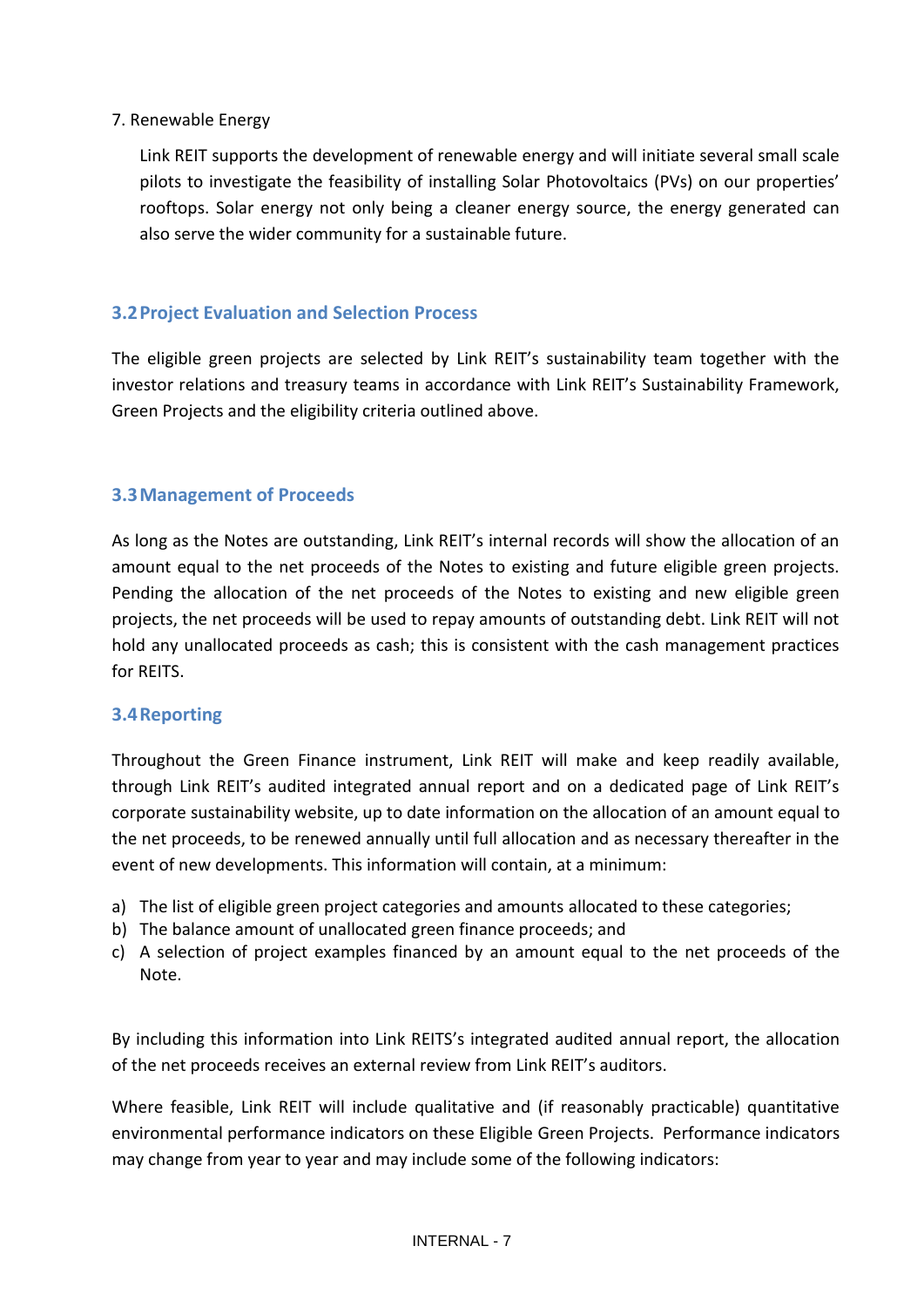- 1) List of eligible buildings that received third party verified green building certification;
- 2) Energy consumption reduced per square foot;
- 3) Greenhouse gas emissions reduced by an eligible green project;
- 4) Water consumption reduced; and
- 5) Reduction in amount of waste sent to landfill.
- 6) Progress made on SDGs

In the event Link REIT issues convertible bonds and the bond converts before allocation was completed, Link REIT will continue the commitment to allocate an amount equal to the net proceeds as soon as practicable but no later than the original maturity date of the convertible bond.

#### <span id="page-7-0"></span>**3.5Conclusion**

The assessment team of Hong Kong Quality Assurance Agency has determined that the Green Finance Framework of Link REIT is transparent, well-structured and in accordance with the requirements of The Green Bond Principles and Green Loan Principles. For detail information, please refer to Appendix 2: External Review Form.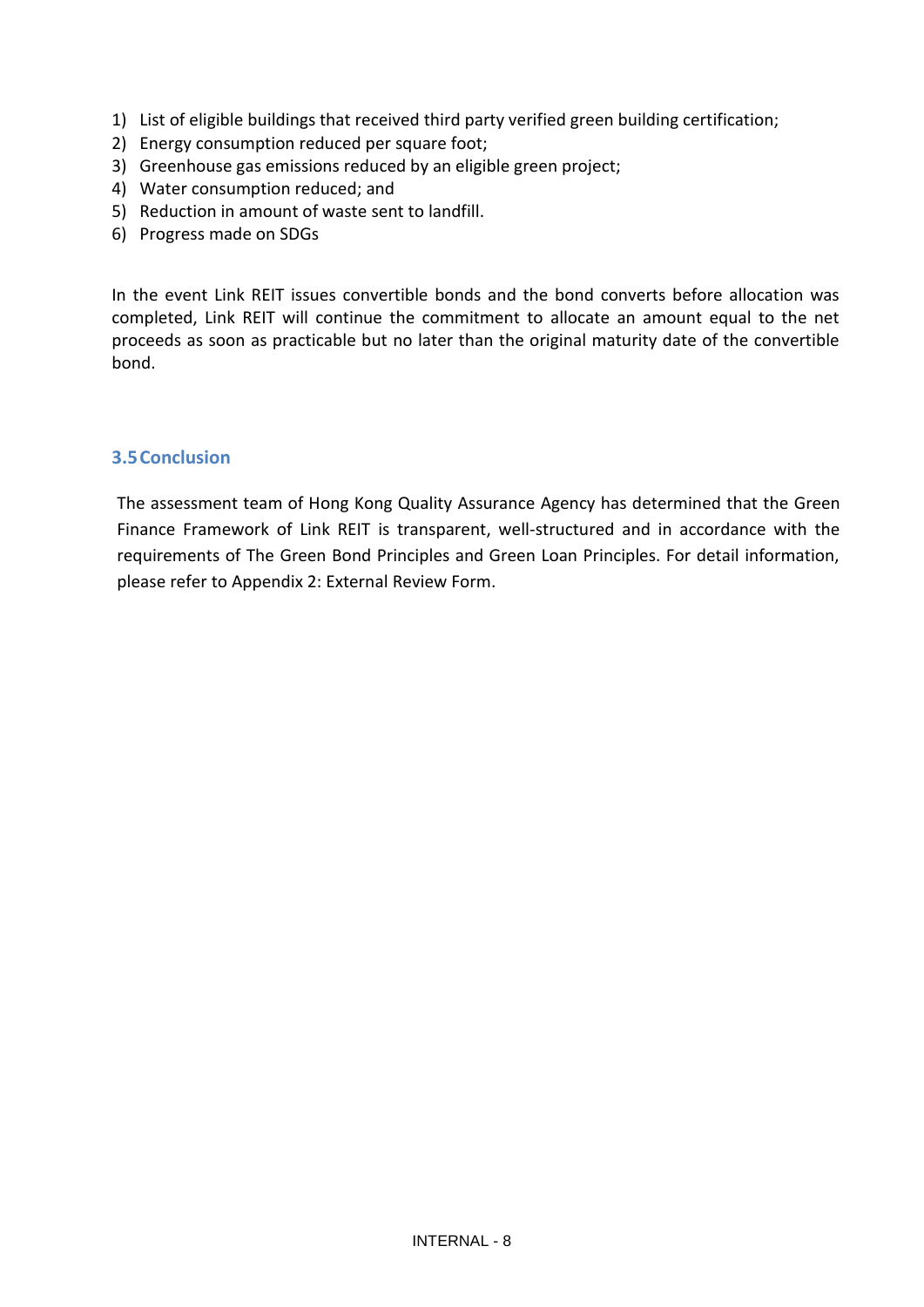# <span id="page-8-0"></span>**4. Appendix 1: Documents reviewed or referenced**

| No.            | Author                       | <b>Title</b>                                                             |  |
|----------------|------------------------------|--------------------------------------------------------------------------|--|
| $\mathbf{1}$   | <b>United Nations</b>        | Sustainable Development Goals: United Nations Environment Programme:     |  |
|                | Environmental                | Annual Report 2015                                                       |  |
|                | Programme (UNEP)             |                                                                          |  |
|                |                              | https://wedocs.unep.org/bitstream/handle/20.500.11822/7506/-             |  |
|                |                              | Sustainable Development Goals - UNEP annual report 2015-2016UNEP-AR-     |  |
|                |                              | 2015-SustainableDevelopmentGoals.pdf.pdf?sequence=3&isAllowed=y          |  |
|                |                              |                                                                          |  |
| $\overline{2}$ | <b>UNEP</b>                  | About the Sustainable Development Goals on UNEP                          |  |
|                |                              | https://www.unenvironment.org/explore-topics/sustainable-development-    |  |
|                |                              |                                                                          |  |
|                |                              | goals/about-sustainable-development-goals                                |  |
| $\overline{3}$ | Link REIT                    | Link REIT Green Finance Framework                                        |  |
|                |                              |                                                                          |  |
| 4              | <b>International Capital</b> | The Green Bonds Principles 2018, June 2018                               |  |
|                | Market Association           |                                                                          |  |
|                | (ICMA)                       | https://www.icmagroup.org/assets/documents/Regulatory/Green-             |  |
|                |                              | Bonds/June-2018/Green-Bond-Principles---June-2018-140618-WEB.pdf         |  |
| 5              | Loan Market                  | Green Loan Principles, 21 March 2018                                     |  |
| Association    |                              |                                                                          |  |
|                |                              | http://www.lma.eu.com/application/files/8415/2162/5092/LMA Green Loan Pr |  |
|                |                              | inciples Bookletpdf.pdf                                                  |  |
|                |                              |                                                                          |  |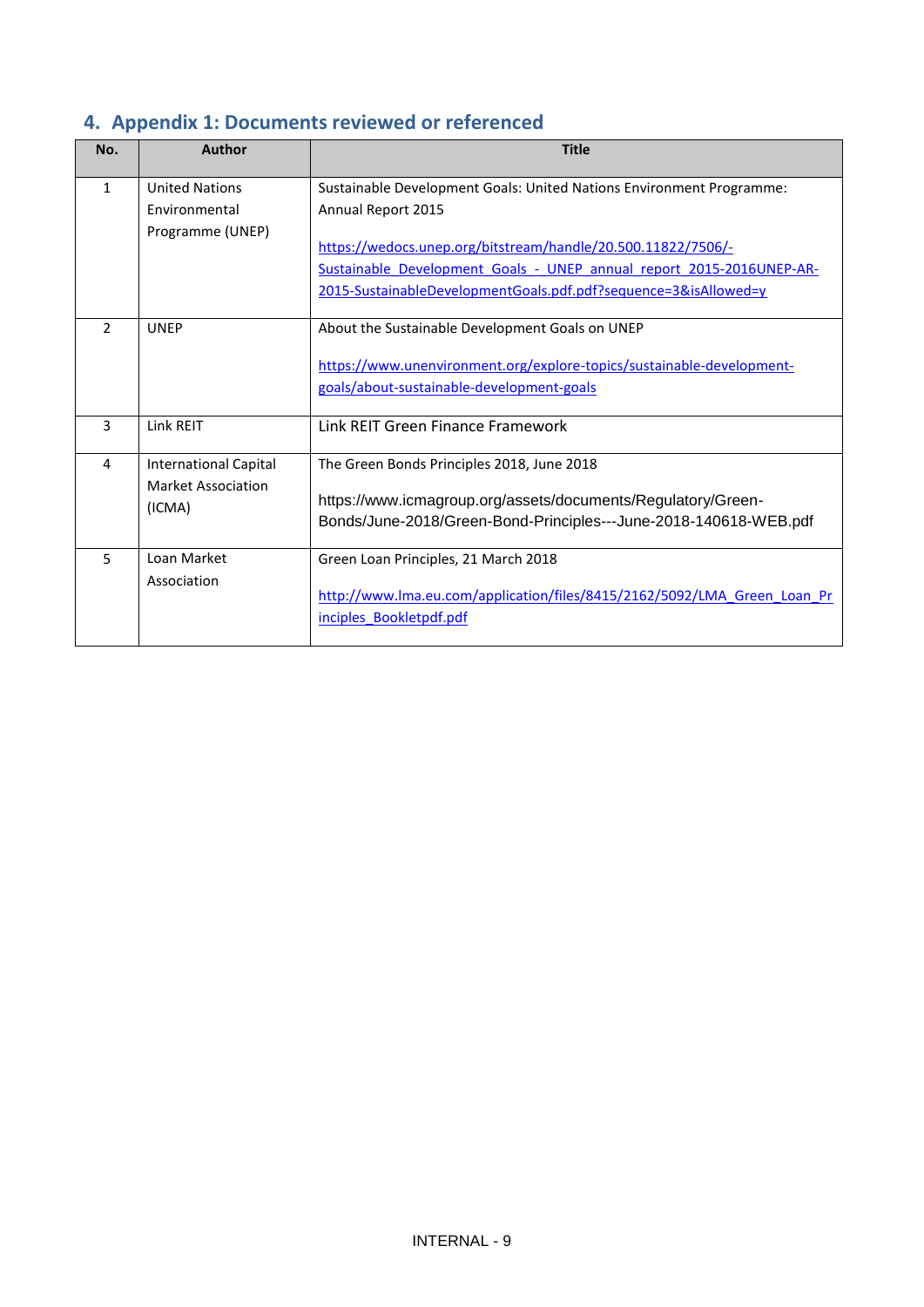# <span id="page-9-0"></span>**5. Appendix 2: External Review Form**

# **Green Finance / Green Finance Programme**

# **Independent External Review Form**

# **Section 1. Basic Information**

**Issuer/Borrower name:** Link Real Estate Investment Trust ("Link REIT")

**Green Bond ISIN or Issuer/Borrower Green Finance Framework Name, if applicable***:* Link REIT Green Finance Framework

**Independent External Review provider's name:** Hong Kong Quality Assurance Agency (HKQAA)

**Completion date of this form:** March, 2019

**Publication date of review publication:** March, 2019

# **Section 2. Review overview**

#### **SCOPE OF REVIEW**

*The following may be used or adapted, where appropriate, to summarise the scope of the review.* 

The review assessed the following elements and confirmed their alignment with the GBPs/GLPs:

 $\boxtimes$  Use of Proceeds  $\boxtimes$  Process for Project Evaluation and Selection  $\boxtimes$  Management of Proceeds  $\boxtimes$  Reporting

#### **ROLE(S) OF INDEPENDENT EXTERNAL REVIEW PROVIDER**

| $\Box$ | Second Party Opinion           | $\Box$ Certification  |
|--------|--------------------------------|-----------------------|
|        | $\boxtimes$ Verification       | $\Box$ Scoring/Rating |
|        | $\Box$ Other (please specify): |                       |

*Note: In case of multiple reviews / different providers, please provide separate forms for each review.* 

#### **EXECUTIVE SUMMARY OF REVIEW and/or LINK TO FULL REVIEW** *(if applicable)*

Please refer to Link REIT's Green Finance Framework and the Second-Party Opinion Document above.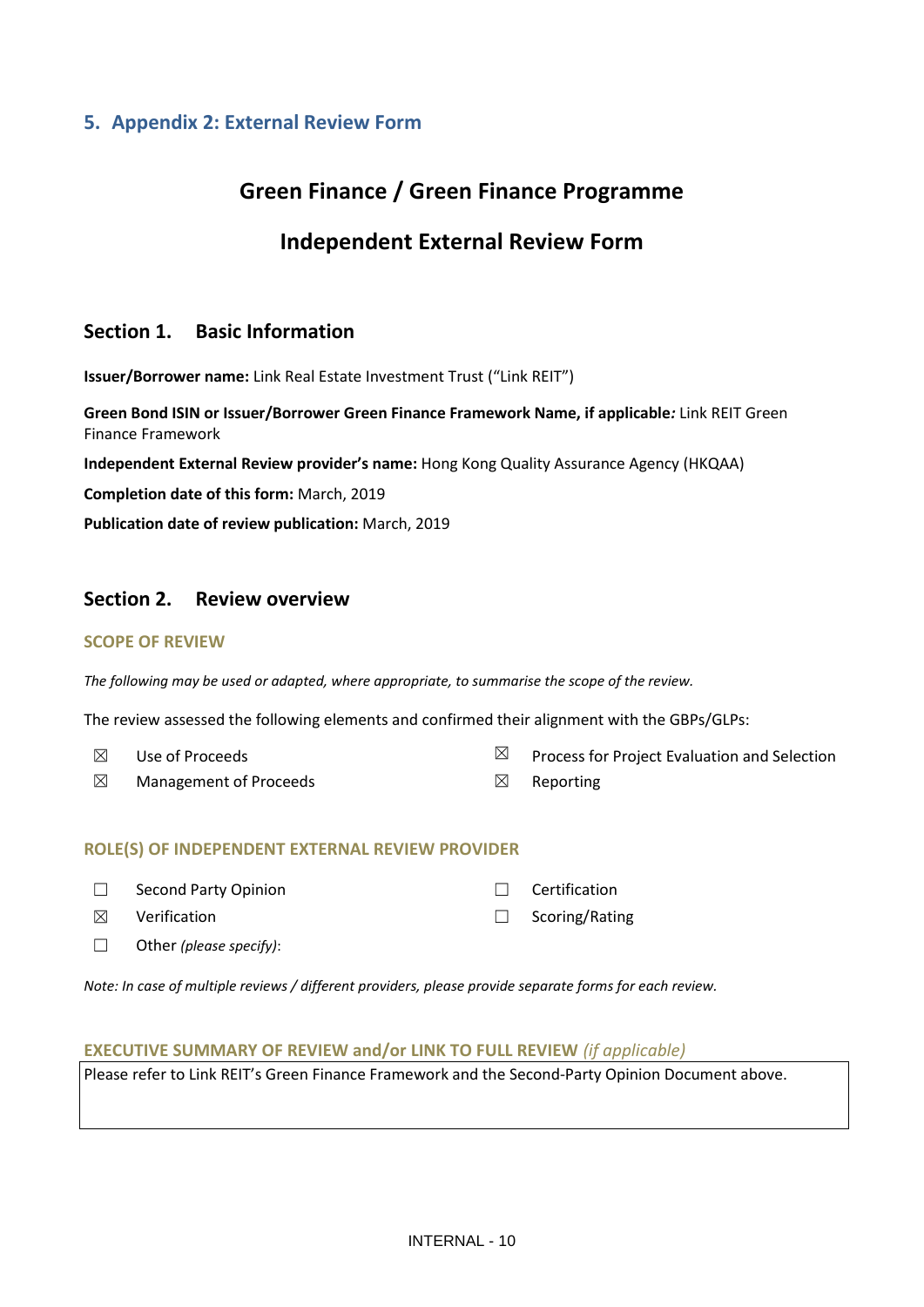# **Section 3. Detailed review**

*Reviewers are encouraged to provide the information below to the extent possible and use the comment section to explain the scope of their review.* 

#### **1. USE OF PROCEEDS**

#### **Overall comment on section** *(if applicable)***:**

HKQAA assessment team considered that the eligibility criteria for the use of proceeds as outlined in the Green Finance Framework of Link REIT are justifiable. It was noted that all eligible projects are in line with the GBP and GLP requirements.

#### **Use of proceeds categories as per GBP/GLP:**

| ⊠ | Renewable energy                                                                                                                         | ⊠           | Energy efficiency                                                                  |
|---|------------------------------------------------------------------------------------------------------------------------------------------|-------------|------------------------------------------------------------------------------------|
| ⊠ | Pollution prevention and control                                                                                                         |             | Environmentally sustainable management<br>of living natural resources and land use |
|   | Terrestrial and aquatic biodiversity<br>conservation                                                                                     | ⊠           | Clean transportation                                                               |
| ⊠ | Sustainable water and wastewater<br>management                                                                                           | ⊠           | Climate change adaptation                                                          |
|   | Eco-efficient and/or circular economy adapted<br>products, production technologies and<br>processes                                      | $\boxtimes$ | Green buildings                                                                    |
|   | Unknown at issuance but currently expected<br>to conform with GBP/GLP categories, or other<br>eligible areas not yet stated in GBPs/GLPs |             | Other (please specify):                                                            |

If applicable please specify the environmental taxonomy, if other than GBPs/GLPs:

#### **2. PROCESS FOR PROJECT EVALUATION AND SELECTION**

#### **Overall comment on section** *(if applicable)***:**

The eligible green projects are selected by Link REIT's sustainability team together with the investor relations and treasury teams in accordance with Link REIT's Value Creation Model, Green Initiatives and the eligibility criteria.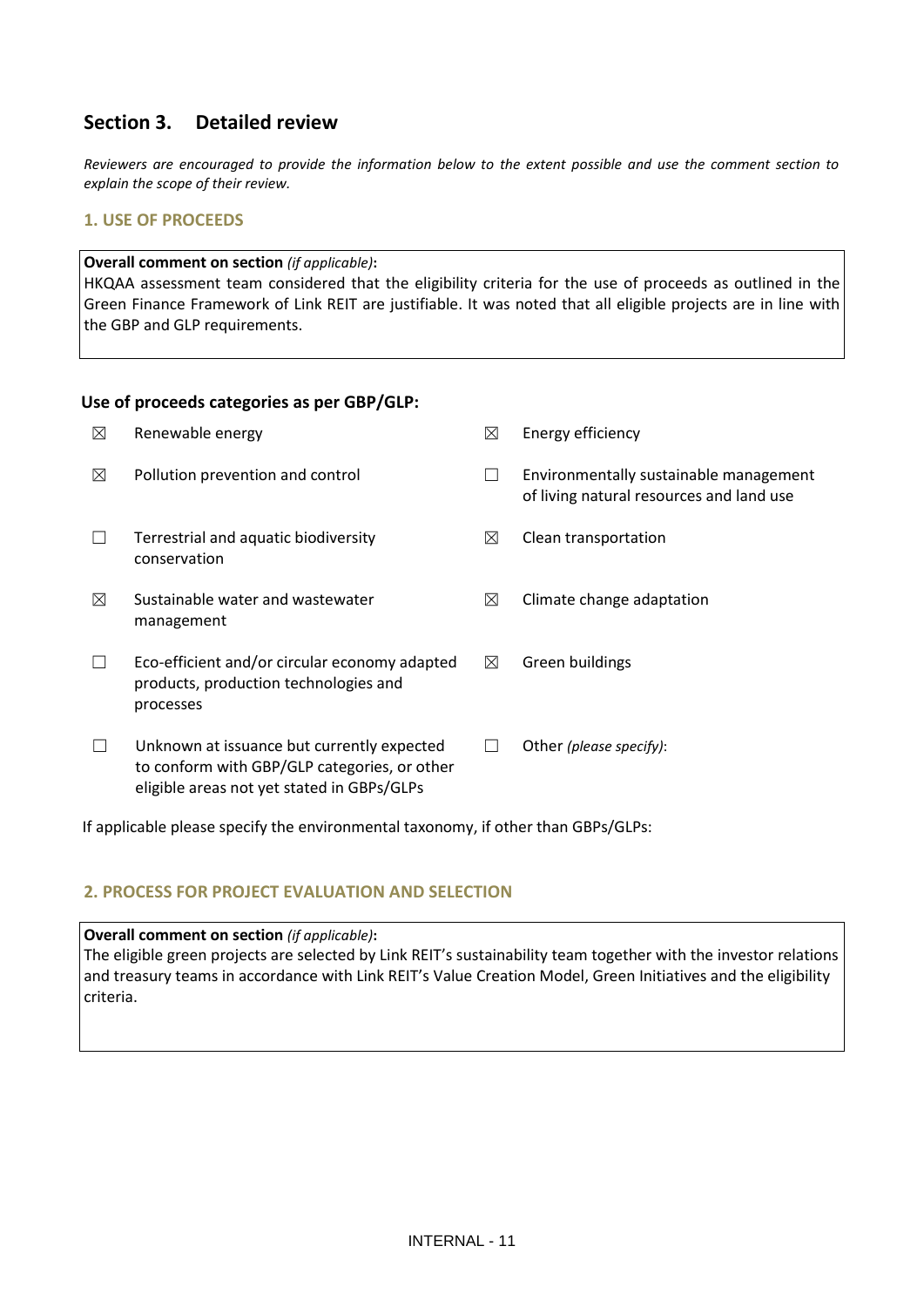#### **Evaluation and selection**

- $\boxtimes$  Credentials on the issuer/borrower's environmental sustainability objectives
- $\boxtimes$  Defined and transparent criteria for projects eligible for Green Bond and Green Loan proceeds
- $\boxtimes$  Summary criteria for project evaluation and selection publicly available
- ☐ Documented process to determine that projects fit within defined categories
- ☐ Documented process to identify and manage potential ESG risks associated with the project
- ☐ Other *(please specify):*

 $\boxtimes$  In-house assessment

#### **Information on Responsibilities and Accountability**

- $\boxtimes$  Evaluation / Selection criteria subject to external advice or verification
- ☐ Other *(please specify)*:

#### **3. MANAGEMENT OF PROCEEDS**

#### **Overall comment on section** *(if applicable)***:**

As long as the Notes are outstanding, Link REIT's internal records will show the allocation of an amount equal to the net proceeds of the Notes to existing and future eligible green projects. Pending the allocation of the net proceeds of the Notes to existing and new eligible green projects, the net proceeds will be used to repay amounts of outstanding debt. Link REIT will not hold any unallocated proceeds as cash; this is consistent with the cash management practices for REITS.

#### **Tracking of proceeds:**

- $\boxtimes$  Green Bond/ Green Loan proceeds segregated or tracked by the issuer/borrower in an appropriate manner
- $\boxtimes$  Disclosure of intended types of temporary investment instruments for unallocated proceeds
- ☐ Other *(please specify)*:

#### **Additional disclosure:**

- $\Box$  Allocations to future investments only  $\boxtimes$  Allocations to both existing and future
- 
- $\boxtimes$  Disclosure of portfolio balance of unallocated proceeds
- investments
- $\Box$  Allocation to individual disbursements  $\boxtimes$  Allocation to a portfolio of disbursements
	- ☐ Other *(please specify)*: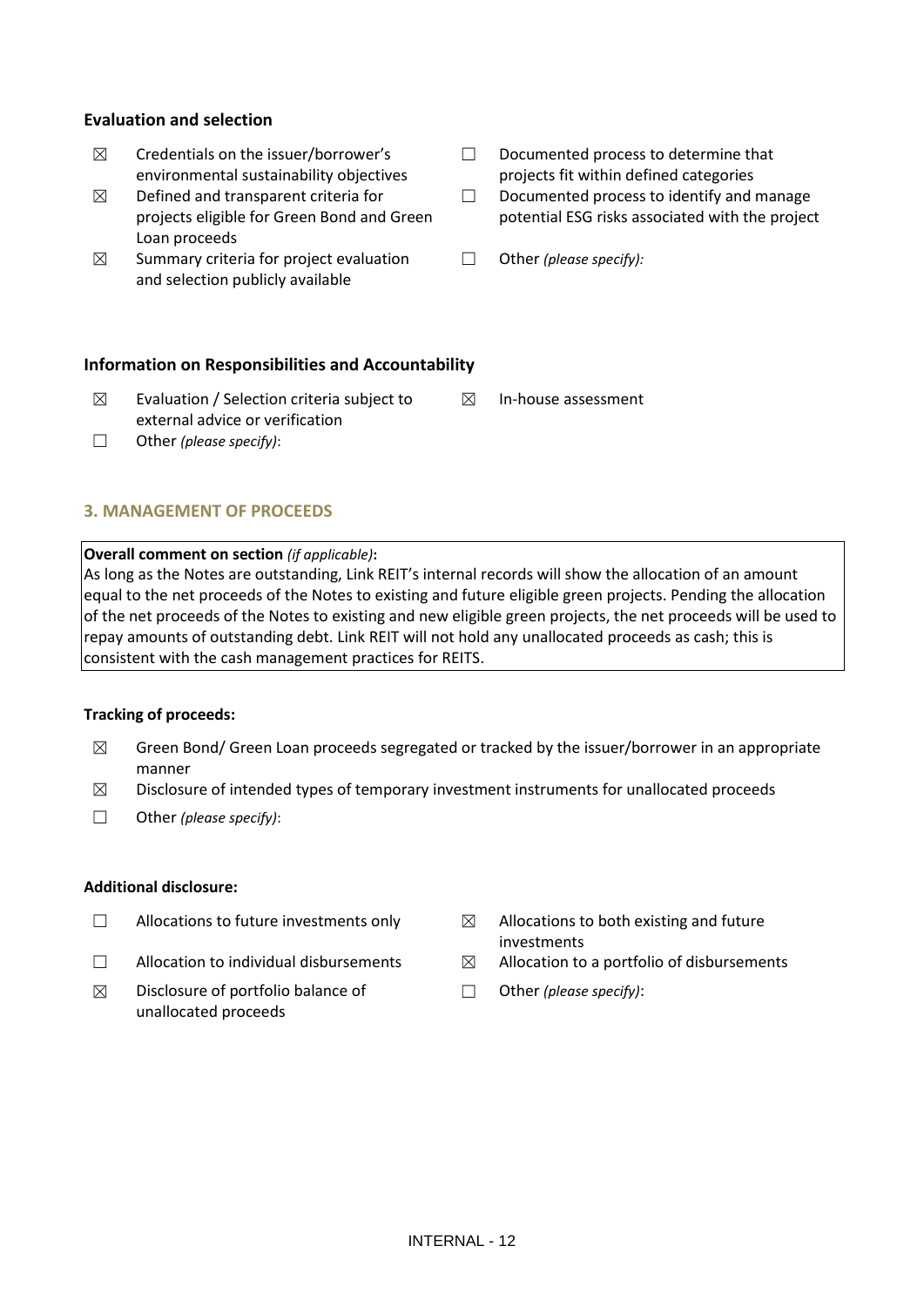#### **4. REPORTING**

#### **Overall comment on section** *(if applicable)***:**

Throughout the Green Finance instrument, Link REIT will make and keep readily available, through Link REIT's audited integrated annual report and on a dedicated page of Link REIT's corporate sustainability website, up to date information on the allocation of the net proceeds, to be renewed annually until full allocation and as necessary thereafter in the event of new developments.

#### **Use of proceeds reporting:**

| $\Box$ | Project-by-project                                                                                                                      | ⊠                 | On a project portfolio basis                                                                                                                              |  |
|--------|-----------------------------------------------------------------------------------------------------------------------------------------|-------------------|-----------------------------------------------------------------------------------------------------------------------------------------------------------|--|
| П      | Linkage to individual bond(s)/Loan(s)                                                                                                   | $\vert \ \ \vert$ | Other (please specify):                                                                                                                                   |  |
|        | <b>Information reported:</b>                                                                                                            |                   |                                                                                                                                                           |  |
|        | $\boxtimes$ Allocated amounts                                                                                                           | $\Box$            | Green transactions financed share of total<br>investment                                                                                                  |  |
|        | $\boxtimes$ Other (please specify): Balance amount of<br>unallocated note proceeds; selection of eligible<br>projects financed by notes |                   |                                                                                                                                                           |  |
|        | <b>Frequency:</b>                                                                                                                       |                   |                                                                                                                                                           |  |
|        | $\boxtimes$ Annual                                                                                                                      |                   | Semi-annual                                                                                                                                               |  |
|        | $\Box$ Other (please specify):                                                                                                          |                   |                                                                                                                                                           |  |
|        | Impact reporting:                                                                                                                       |                   |                                                                                                                                                           |  |
| ⊠      | Project-by-project                                                                                                                      | П                 | On a project portfolio basis                                                                                                                              |  |
| $\Box$ | Linkage to individual bond(s)/Loan(s)                                                                                                   | ப                 | Other (please specify):                                                                                                                                   |  |
|        | <b>Frequency:</b>                                                                                                                       |                   |                                                                                                                                                           |  |
|        | $\Box$ Annual                                                                                                                           | $\Box$            | Semi-annual                                                                                                                                               |  |
|        | $\boxtimes$ Other (please specify): Where feasible                                                                                      |                   |                                                                                                                                                           |  |
|        | Information reported (expected or ex-post):                                                                                             |                   |                                                                                                                                                           |  |
|        | $\boxtimes$ GHG Emissions / Savings                                                                                                     | $\boxtimes$       | <b>Energy Savings</b>                                                                                                                                     |  |
|        | $\boxtimes$ Decrease in water use                                                                                                       | ⊠                 | Other ESG indicators (please specify):<br>Reduction in amount of waste sent to landfill; list of<br>eligible buildings that received third party verified |  |

*green building certification*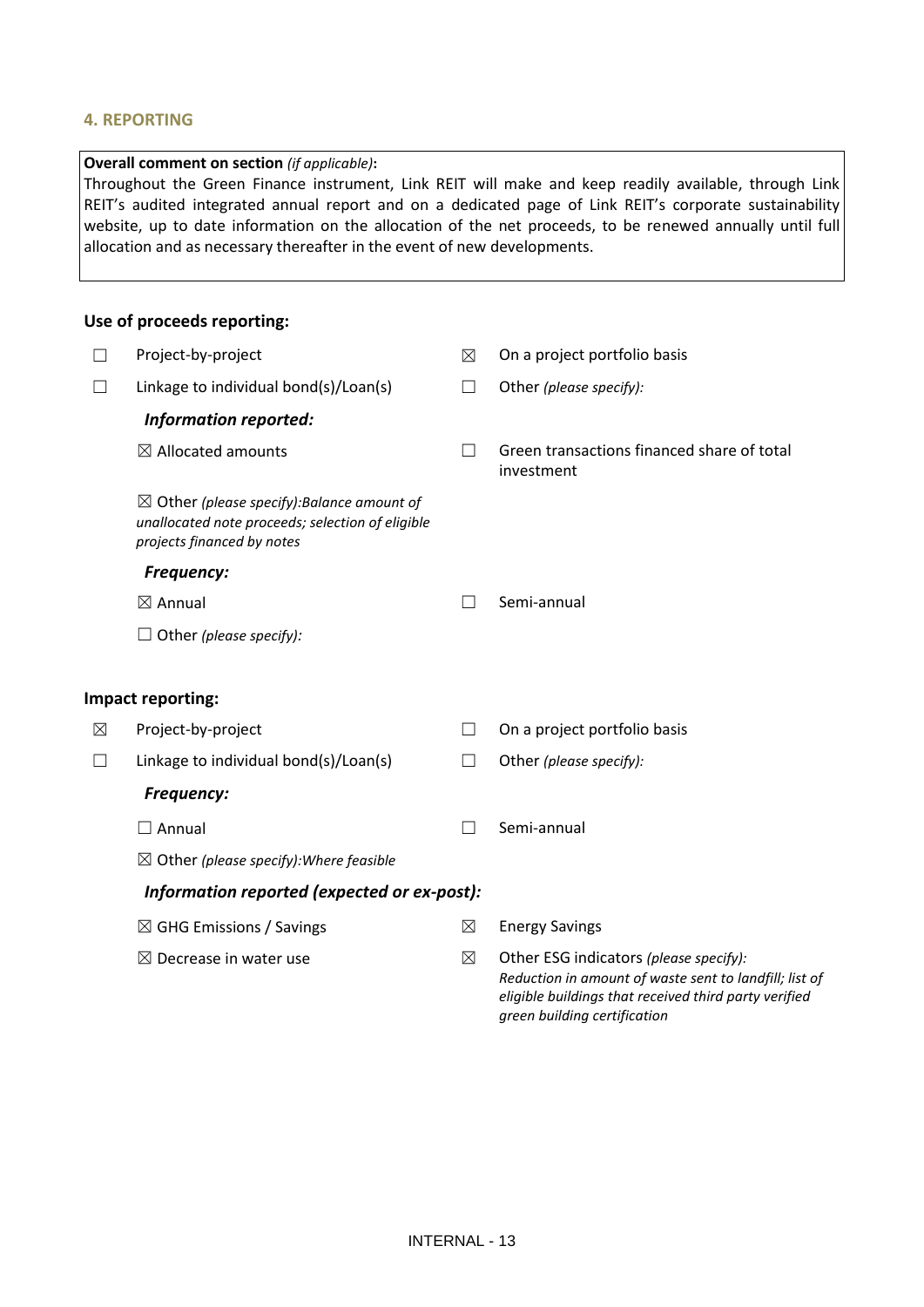#### **Means of Disclosure**

- 
- ☒ Information published in financial report ☐ Information published in sustainability report
- ☐ Information published in ad hoc documents
- ☒ Other *(please specify): Link REIT will publish impact data on its corporate sustainability website*
- ☐ Reporting reviewed *(if yes, please specify which parts of the reporting are subject to external review):*

Where appropriate, please specify name and date of publication in the useful links section.

**USEFUL LINKS** *(e.g. to review provider methodology or credentials, to issuer/borrower's documentation, etc.)* Link REIT Green Finance framework: https://www.linkreit.com/tc/sustainability/genericPage/greenfinanceV2/

#### **SPECIFY OTHER EXTERNAL REVIEWS AVAILABLE, IF APPROPRIATE Type(s) of Review provided:**

☐ Second Party Opinion ☐ Certification

- ☐ Verification ☐ Scoring/Rating
- ☐ Other *(please specify):*

**Review provider(s): N/A Date of publication:**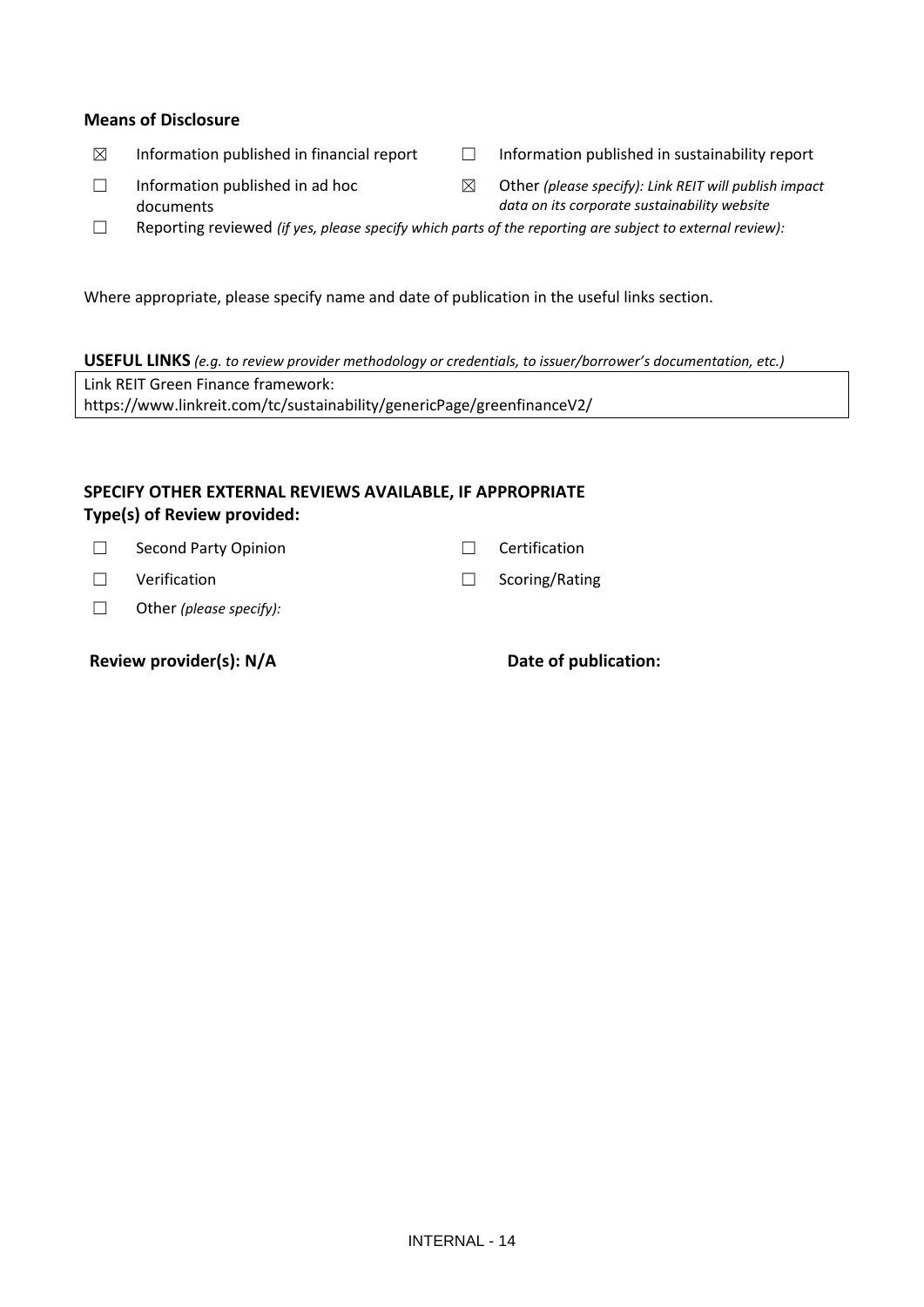#### **ABOUT ROLE(S) OF REVIEW PROVIDERS AS DEFINED BY THE GBP**

- (i) Consultant Review: An issuer can seek advice from consultants and/or institutions with recognized expertise in environmental sustainability or other aspects of the issuance of a Green Bond, such as the establishment/review of an issuer's Green Bond framework. "Second opinions" may fall into this category.
- (ii) Verification: An issuer can have its Green Bond, associated Green Bond framework, or underlying assets independently verified by qualified parties, such as auditors. In contrast to certification, verification may focus on alignment with internal standards or claims made by the issuer. Evaluation of the environmentally sustainable features of underlying assets may be termed verification and may reference external criteria.
- (iii) Certification: An issuer can have its Green Bond or associated Green Bond framework or Use of Proceeds certified against an external green assessment standard. An assessment standard defines criteria, and alignment with such criteria is tested by qualified third parties / certifiers.
- (iv) Rating: An issuer can have its Green Bond or associated Green Bond framework rated by qualified third parties, such as specialised research providers or rating agencies. Green Bond ratings are separate from an issuer's ESG rating as they typically apply to individual securities or Green Bond frameworks / programmes.

#### **ABOUT ROLE(S) OF REVIEW PROVIDERS AS DEFINED BY THE GLP**

- (i) Consultant review: a borrower can seek advice from consultants and/or institutions with recognised expertise in environmental sustainability or other aspects of the administration of a green loan. "Second party opinions" may also fall into this category.
- (ii) Verification: a borrower can have its green loan, associated green loan framework, or underlying assets independently verified by qualified parties, such as auditors or independent ESG rating providers. In contrast to certification, verification may focus on alignment with internal standards or claims made by the borrower.
- (iii) Certification: a borrower may have its green loan or associated green loan framework certified against an external green assessment standard. An assessment standard defines criteria, and alignment with such criteria is tested by qualified third parties/certifiers.
- (iv) Rating: a borrower can have its green loan or associated green loan framework rated by qualified third parties, such as specialised research providers or rating agencies.